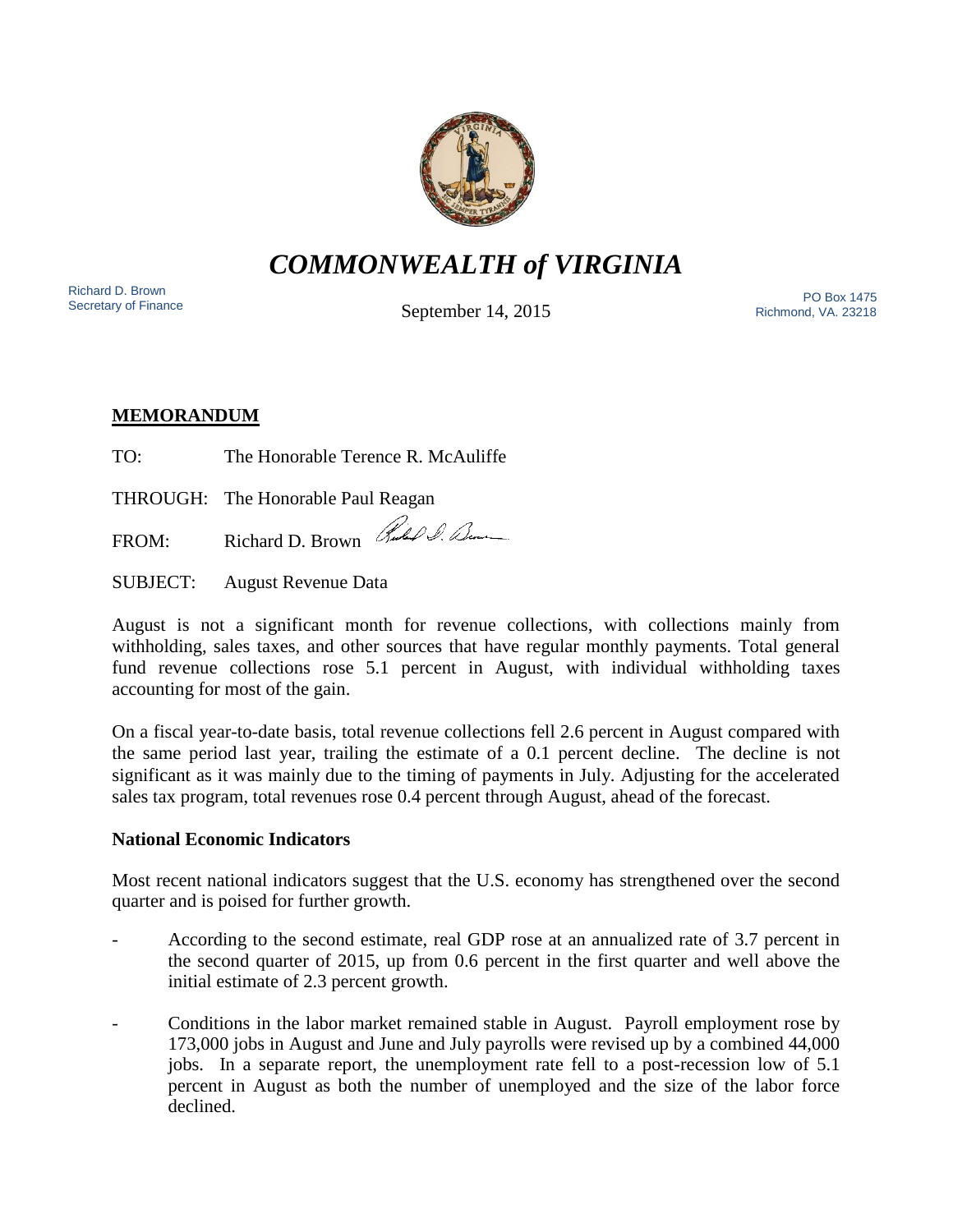- Initial claims for unemployment rose by 12,000 to 282,000 during the week ending August 29th. The four-week moving average rose from 272,250 to 275,500, but remains consistent with an expanding economy.
- With seven of the ten components increasing, the Conference Board's index of leading indicators fell 0.2 percent in July following a 0.6 percent increase in June. A decline in building permits and stock prices dragged the index down. The overall index is consistent with continued economic growth.
- Consumer confidence grew in August. The Conference Board's index of consumer confidence jumped 10.5 points to 101.5. Both the present conditions and expectations components increased in August.
- Activity in the manufacturing sector slowed in August, with the Institute of Supply Management index falling from 52.7 to 51.1. Although manufacturing has been dampened by the global slowdown, the index has remained above the expansionary threshold of 50.0 for 32 consecutive months.
- Inflation, as measured by the CPI, rose 0.1 percent in July and stands 0.2 percent above July 2014. Core inflation (excluding food and energy prices) increased 0.1 percent in July and stands 1.8 percent above a year ago.
- The Federal Reserve announced at its July meeting that it will keep the federal funds target rate at 0.0 to 0.25 percent.

#### **Virginia Economy**

In Virginia, payroll employment rose 1.4 percent in July from July of last year. Northern Virginia posted growth of 2.4 percent, Hampton Roads grew 1.4 percent, and Richmond-Petersburg rose 0.4 percent. The seasonally adjusted unemployment rate fell 0.1 percent to 4.8 percent in July and stands 0.3 percent below July 2014.

The Virginia Leading Index rose 0.3 percent in July after rising 0.5 percent in June. Auto registrations, future employment and initial claims improved in July, while the U.S. leading index declined. Building permits were little changed. The indexes for Northern Virginia, Roanoke, Lynchburg, Hampton Roads, Charlottesville, Harrisonburg, Winchester, and Staunton rose in July while the indexes for Blacksburg and Bristol declined. The index for Richmond was flat.

#### **August Revenue Collections**

Total general fund revenue collections rose 5.1 percent in August, with individual withholding taxes accounting for most of the gain. On a fiscal year-to-date basis, total revenue collections fell 2.6 percent in August compared with the same period last year, trailing the estimate of a 0.1 percent decline. The decline is not significant as it was mainly due to the timing of payments in July. Adjusting for the accelerated sales tax program, total revenues rose 0.4 percent through August, ahead of the forecast.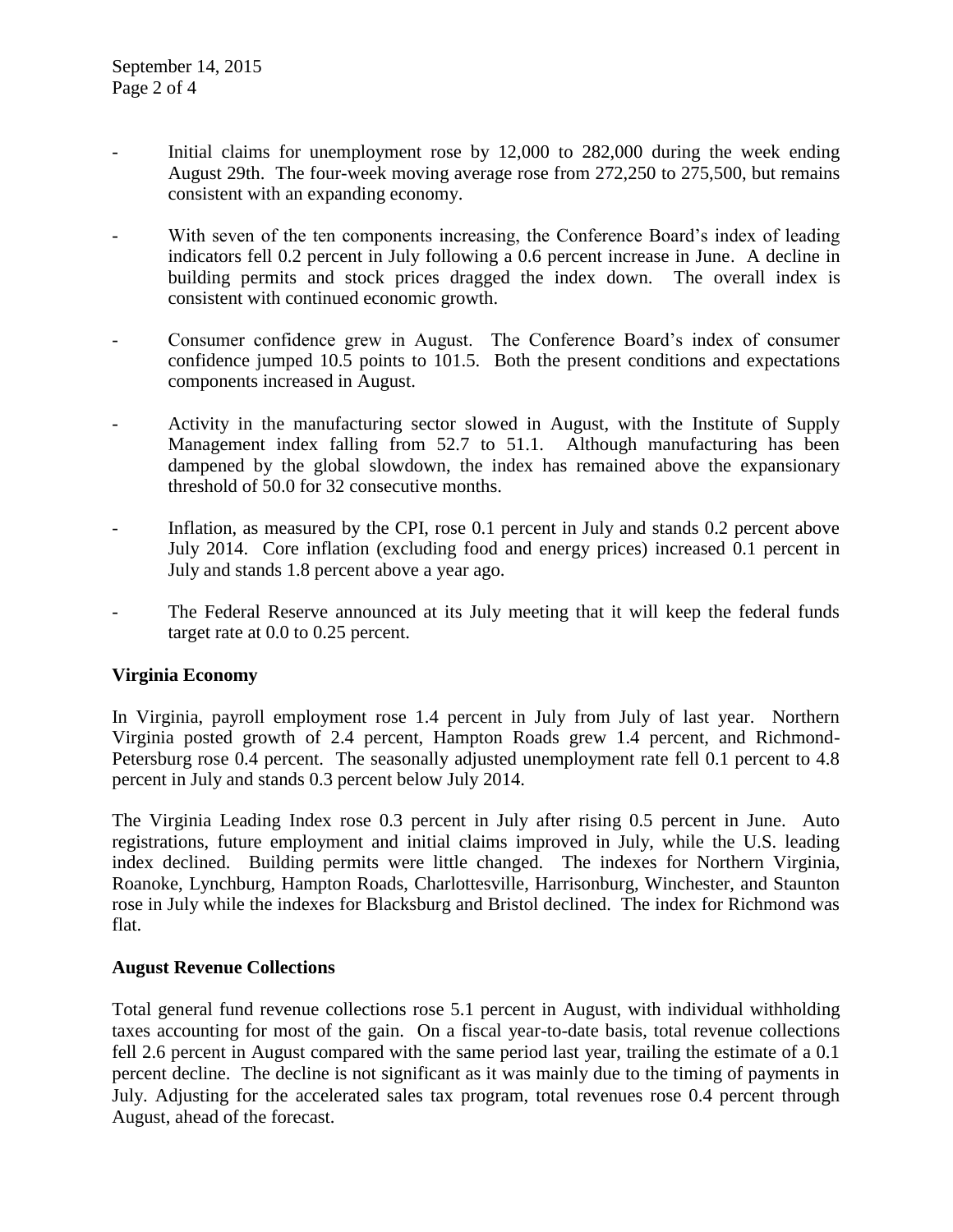*Net Individual Income Tax (69% of general fund revenues)*: Through August, collections of net individual income tax fell 0.5 percent from the same period last year, ahead of the annual estimate of a 0.9 percent decline. Performance in each component of individual income tax is as follows:

*Individual Income Tax Withholding (64% of general fund revenues)* Collections of payroll withholding taxes rose 5.6 percent in August. Year-to-date, withholding collections are 0.7 percent ahead of the same period last year, trailing the annual estimate of 2.1 percent growth.

*Individual Income Tax Nonwithholding (16% of general fund revenues)*: August is not a significant month for collections in this source since the first estimated payment for fiscal year 2016 is due in September.

Through the first two months of the fiscal year, collections were \$105.6 million compared with \$131.8 million in the same period last year.

*Individual Income Tax Refunds*: Through August, TAX has issued \$74.0 million in refunds compared with \$77.9 million last year, a 5.0 percent decrease. The annual estimate expects 4.7 percent growth in refunds.

*Sales Tax (19% of general fund revenues)*: Collections of sales and use taxes, reflecting July sales, rose 0.1 percent in August. On a year-to-date basis, collections have fallen 10.6 percent, trailing the annual estimate of 2.7 percent growth. Adjusting for the accelerated sales tax program, sales tax collections have risen by 4.8 percent year-to-date, ahead of the forecast.

*Corporate Income Tax (5% of general fund revenues)*: As with nonwithholding, August is not typically a significant month for collections in this source, as the first estimated payment for the fiscal year is due in September. Through August, collections in this source were \$24.0 million compared with \$33.1 million in the same period last year.

*Wills, Suits, Deeds, Contracts (2% of general fund revenues)*: Collections of wills, suits, deeds, and contracts – mainly recordation tax collections – were \$30.3 million in August, compared with \$29.6 million in August of last year for growth of 2.2 percent. Prior to August, collections in this source had increased by double-digit growth for eight consecutive months. On a year-todate basis, collections are up 8.9 percent, ahead of the annual forecast of an 8.1 percent decline.

*Insurance Premiums (2% of general fund revenues)*: Monthly collections of insurance company premiums are being transferred to the Transportation Trust Fund per Chapter 986, 2007 Acts of the Assembly until the required amount of \$150.3 million has been deposited.